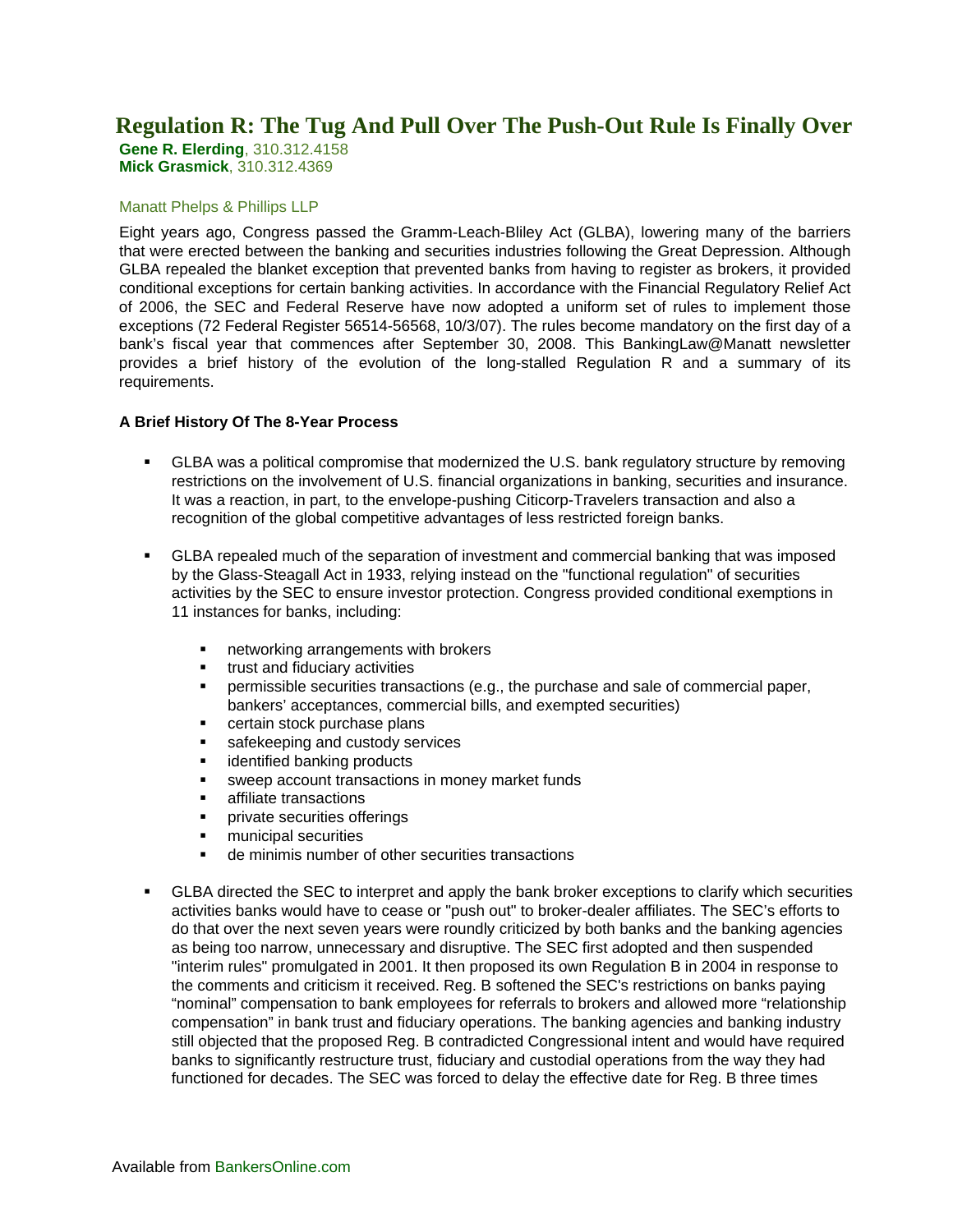while it wrestled with the negative comments it received.

- The Financial Services Regulatory Relief Act of 2006 directed the Federal Reserve and SEC to cease their turf battle and issue a single set of rules, after consulting with the OCC, FDIC and OTS. The Act also provided that federal and state savings institutions were to fall within the scope of the broker exemption regulations.
- On December 26, 2006, the Federal Reserve and SEC jointly issued a single set of proposed rules to implement the broker exceptions for banks relating to third-party networking arrangements, trust and fiduciary activities, sweep activities, and safekeeping and custody activities. The proposal also addressed exemptions related to foreign securities transactions, securities lending transactions conducted in an agency capacity, and the execution of transactions involving mutual fund shares. The proposed rules were designed to accommodate the business practices of banks and ensure the protection of investors.
- The final rules were adopted jointly by the Fed (as new Regulation R) and by the SEC, effective September 28, 2007. Commenters on the proposed rules generally supported the agencies' compromise proposals, although some urged further reduction of the administrative burden of compliance, as well as further increasing protections for investors.
- The new regulations do not cover state or federal credit unions.
- Going forward, the SEC and Federal Reserve will issue joint interpretations and responses to requests for no-action letters or other interpretive guidance concerning the rules. Future regulations will address the recordkeeping rules for banks that operate under the broker exceptions. The SEC and Federal Reserve also will consult with each other in connection with enforcement actions taken against banks for violating the exceptions.

## **Key Provisions of Regulation R**

**Networking Exception**. This exception allows a bank to enter into a contractual or other written arrangement with a registered broker-dealer under which the broker-dealer offers brokerage services to the bank's customers. Although the exception does not limit the amount of compensation a broker-dealer may pay the bank for referrals, it prohibits incentive compensation to unregistered employees and limits the amount they may receive for referrals. Employees may receive only a *nominal, one-time cash fee of a fixed-dollar amount* for each referral to a broker-dealer. Although unlicensed employees may not provide investment advice or make recommendations to customers regarding securities, they may describe in general terms the types of investment vehicles available from the bank and the broker-dealer under the arrangement.

- "*Incentive compensation*" means compensation that is intended to encourage a bank employee to refer customers to a broker or dealer or give the employee an interest in the success of a securities transaction at a broker or dealer. The limitation on referral fees does not prohibit compensation paid by a bank under a bonus or similar plan if it is paid on a discretionary basis, based on several factors (including several significant factors that are not related to securities transactions at the broker/dealer), provided (i) the referral made by an employee is not a factor in determining the employee's compensation and (ii) the employee's compensation under the plan is not determined by reference to referrals made by another person. The rule provides a safe harbor to bonus plans based on the overall profitability or revenue of the bank, either on a stand-alone or consolidated basis.
- "*Nominal*" is defined as: (i) twice the average of the minimum and maximum hourly wage established by the bank for the current or prior year for the job family that includes the employee;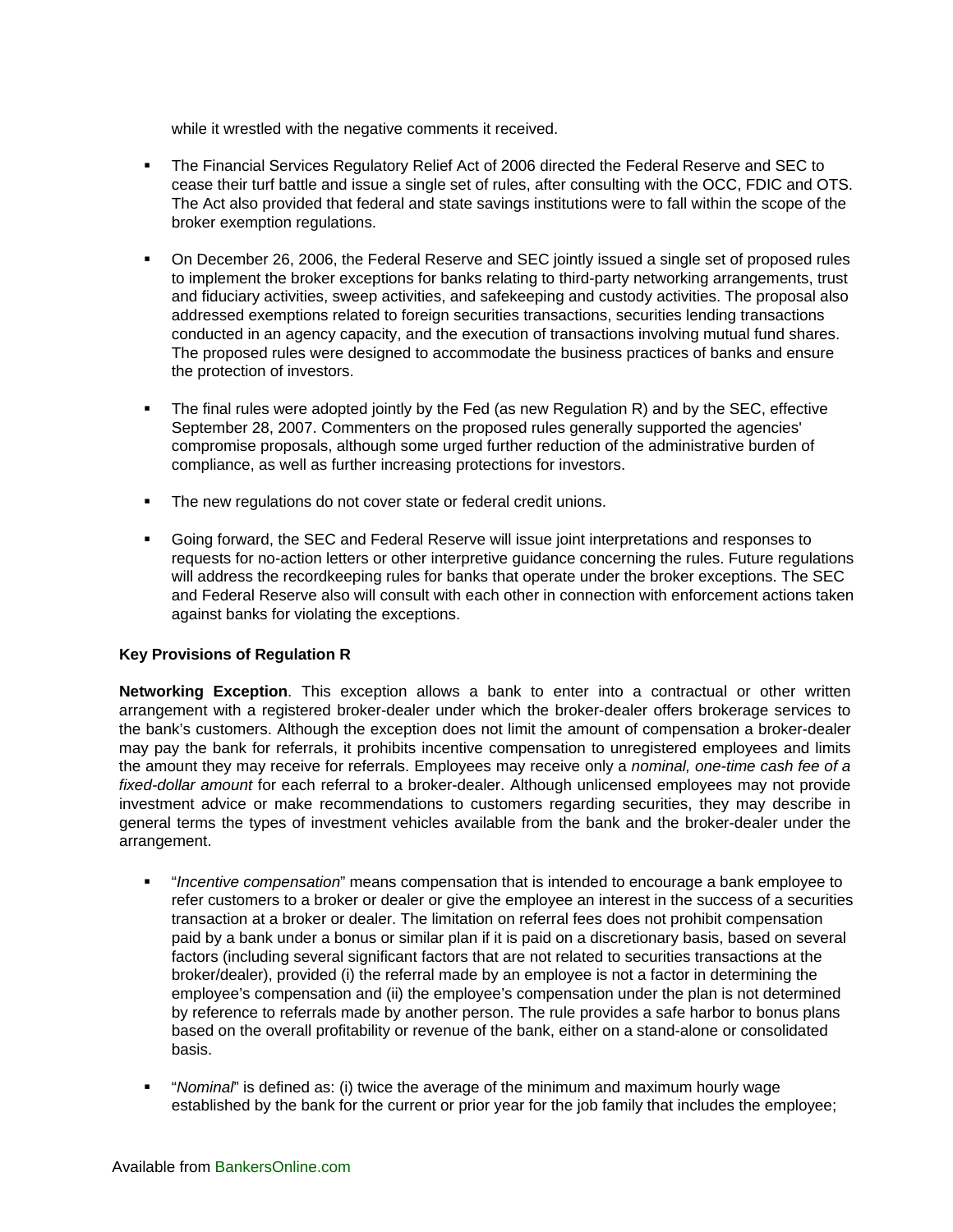(ii) 1/1000th of the average of the minimum and maximum annual base salary established by the bank for the current or prior year for the job family that includes the employee; (iii) not in excess of twice the employee's actual base hourly wage or 1/1000th of the employee's actual annual base salary; or (iv) not in excess of \$25, as adjusted for inflation. A "job family" is any group of jobs or positions involving similar responsibilities, or requiring similar skills, education or training, that a bank or unit establishes in the ordinary course of its business to distinguish among its employees for purposes of hiring, promotion and compensation (e.g., tellers, loan officers and branch managers).

- "*One-time*" means once per referral, whether for a new or existing customer. A nominal referral fee may be paid for each referral, including separate referrals of the same individual or entity.
- "*Cash fee*" means just what it says. A referral fee may not be paid in non-cash forms, such as vacation packages, stock grants, annual leave, or consumer goods. This doesn't prohibit a bank from providing employees with non-cash items, such as pizza or coffee mugs, in connection with programs to familiarize bank employees with investment vehicles, provided it is not done in such a way as to compensate employees for referrals.

Referral fees cannot be contingent on the purchase or sale of a security, the opening of a brokerage account, or the type of security transaction. Fees can be contingent, however, on the customer contacting the broker, keeping an appointment, or meeting qualifying criteria (e.g., minimum assets, net worth or income).

Nothing in the networking exception limits or restricts the ability of a bank employee to refer customers to other departments of the bank itself, including, for example, the bank's trust or custodial departments. Likewise, the networking exception and the rules do not apply to referrals of retail, institutional or high net worth customers to a broker-dealer or other third party solely for transactions not involving securities, such as loans, futures contracts (other than a security future), foreign currency, over-the-counter commodities, or securities (such as U.S. government obligations) that would not require the other party to register under section 15 of the Exchange Act.

**Institutional and High Net Worth Customer Exception**. A bank may pay its employee a referral fee of more than a nominal amount for referring an "institutional customer" or a "high net worth customer" to a broker-dealer under a networking agreement with the bank.

- "*Institutional customer*" means any entity (including a living trust) that has, or is controlled by a nonnatural person that has, at least (i) \$10 million in investments, (ii) \$20 million in revenues, or (iii) \$15 million in revenues if the bank employee refers the customer to the broker or dealer for investment banking services (e.g., underwriter or placement agent for an issuer, financial adviser in a merger, or venture capital provider).
- "*High net worth customer*" means a natural person who, either individually or with a spouse, has at least \$5 million in net worth, excluding the primary residence and associated liabilities of the person.

The bank must have a reasonable basis for believing the customer meets one of these definitions before the referral fee is paid to the bank's employee. The bank also must have an agreement in place with the broker/dealer which sets forth certain broker/dealer obligations outlined in the Regulation.

High net worth and institutional customers must receive a disclosure of: (i) the name of the broker/dealer, (ii) the fact that the bank employee participates in an incentive compensation program under which the employee may receive a fee for referring the customer to the broker/dealer, and (iii) the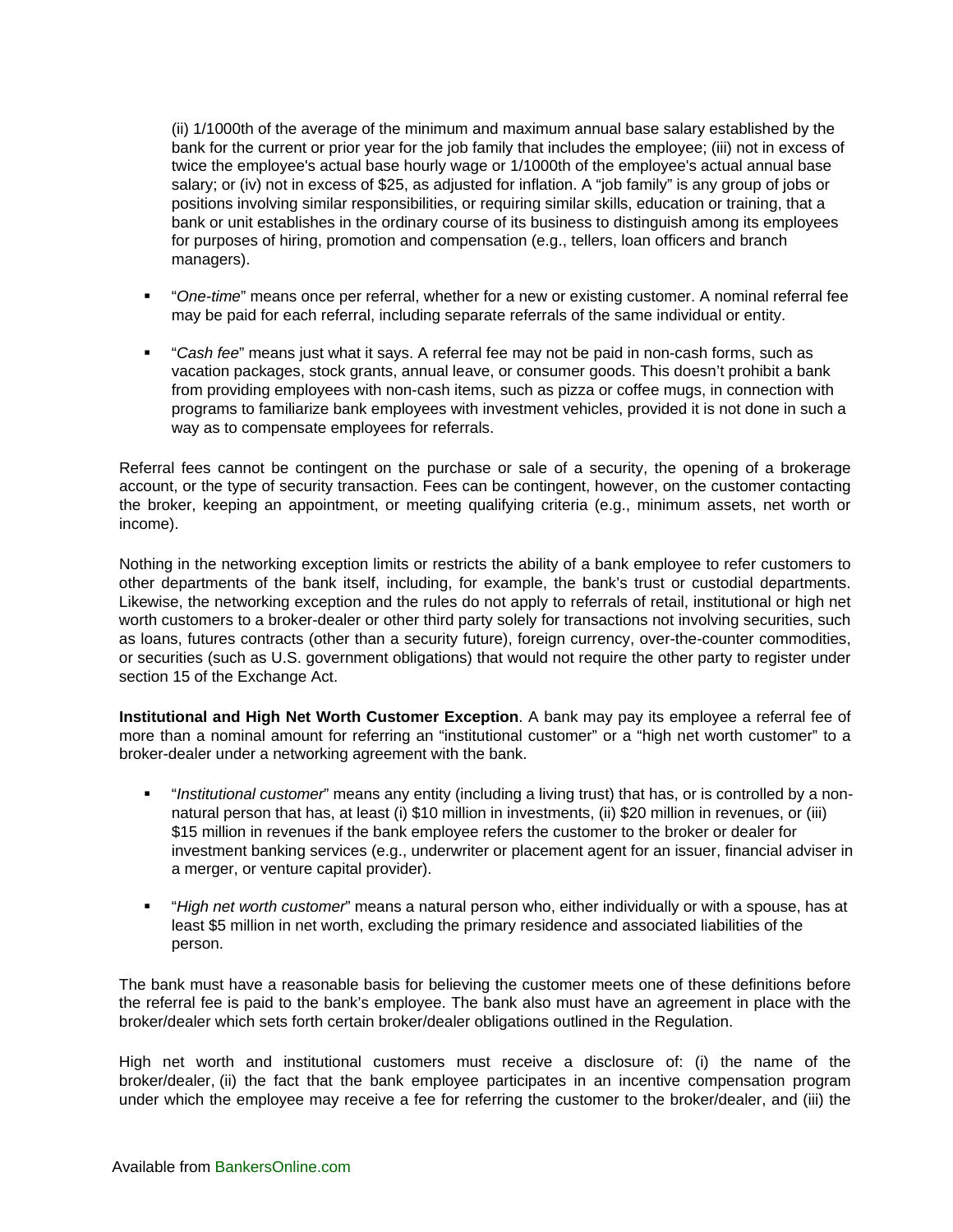fact that payment of the fee may be contingent on whether the referral results in a transaction. The agreement between the bank and the broker/dealer must require the broker/dealer to perform a suitability analysis when the referral fee is contingent on a transaction, and a sophistication analysis for noncontingent fee arrangements.

Employees who receive these higher-than-nominal fees must be primarily engaged in banking activities other than referrals and must encounter high net worth or institutional customers in the ordinary course of their assigned duties for the bank. They cannot be registered or approved (or otherwise be required to be registered or approved) by any self-regulatory organization.

Contingent referral fees under this exception must be (1) a predetermined dollar amount or a dollar amount based on a predetermined formula (e.g., a fixed percentage of total assets placed in an account with the broker/dealer) that does not vary based on (i) the revenue generated by the profitability of securities transactions conducted by the customer, (ii) the quantity, price, or identity of the securities transactions conducted over time by the customer, or (iii) the number of customer referrals; or (2) a fixed percentage of the revenues received by the broker/dealer for investment banking services provided to the customer.

**Trust and Fiduciary Activities Exception**. This exception allows a bank that is acting in a trustee or fiduciary capacity to effect securities transactions as long as it is "chiefly compensated" with (i) an administrative or annual fee, (ii) a fee based on the percentage of assets under management (including 12b-1 fees), (iii) a flat or capped per-order fee that does not exceed the bank's execution cost for security transactions for trust or fiduciary accounts, or (iv) any combination of such fees.

 "*Chiefly compensated*" means the relationship-total compensation percentage for each trust or fiduciary account of the bank is greater than 50%. The percentage is determined on an account-byaccount basis. The "relationship-total compensation" for an account is calculated by (1) dividing the relationship compensation attributed to the account for each of the immediately two preceding years by the total compensation attributable to the account during the relevant year, (2) translating the quotient obtained for each of the two years into a percentage, and (3) averaging the percentages for each of the two years. Banks also may use a bank-wide approach to the "chiefly compensated" condition, provided the aggregate relationship-total compensation percentage for the bank's trust and fiduciary business as a whole is at least 70%, based on a two-year rolling average.

A bank must effect such transactions in its trust department or in another department that is regularly examined by bank examiners for compliance with fiduciary principles and standards. A bank that operates on a calendar-year basis must start monitoring its compliance on either an account-by-account or bankwide basis beginning January 1, 2009, and would have to meet the applicable compensation restriction after the conclusion of 2010 (based on the average of the bank's year-end compensation ratios for 2009 and 2010). Note: A bank that accepts securities orders as a directed trustee may do so under the custody exception in lieu of the trust and fiduciary exception.

In order to reduce administrative burdens, Regulation R permits banks to exclude the following from their calculation of the chiefly compensated test: accounts that have been open for less than three months; accounts acquired as part of a merger, acquisition, purchase of assets, or similar transaction for up to 12 months after the date of the acquisition; and accounts held at a non-shell foreign branches for the benefit of a U.S. person, provided they constitute less than 10% of the total number of trust and fiduciary accounts of the foreign branch (for the bank-wide test). It also provides that a bank that uses the accountby-account approach will not be considered a broker solely because a particular trust or fiduciary account does not meet the "chiefly compensated" test if, within three months of the end of the year in which the account fails to meet the standard, the bank transfers the account or the securities held by or on behalf of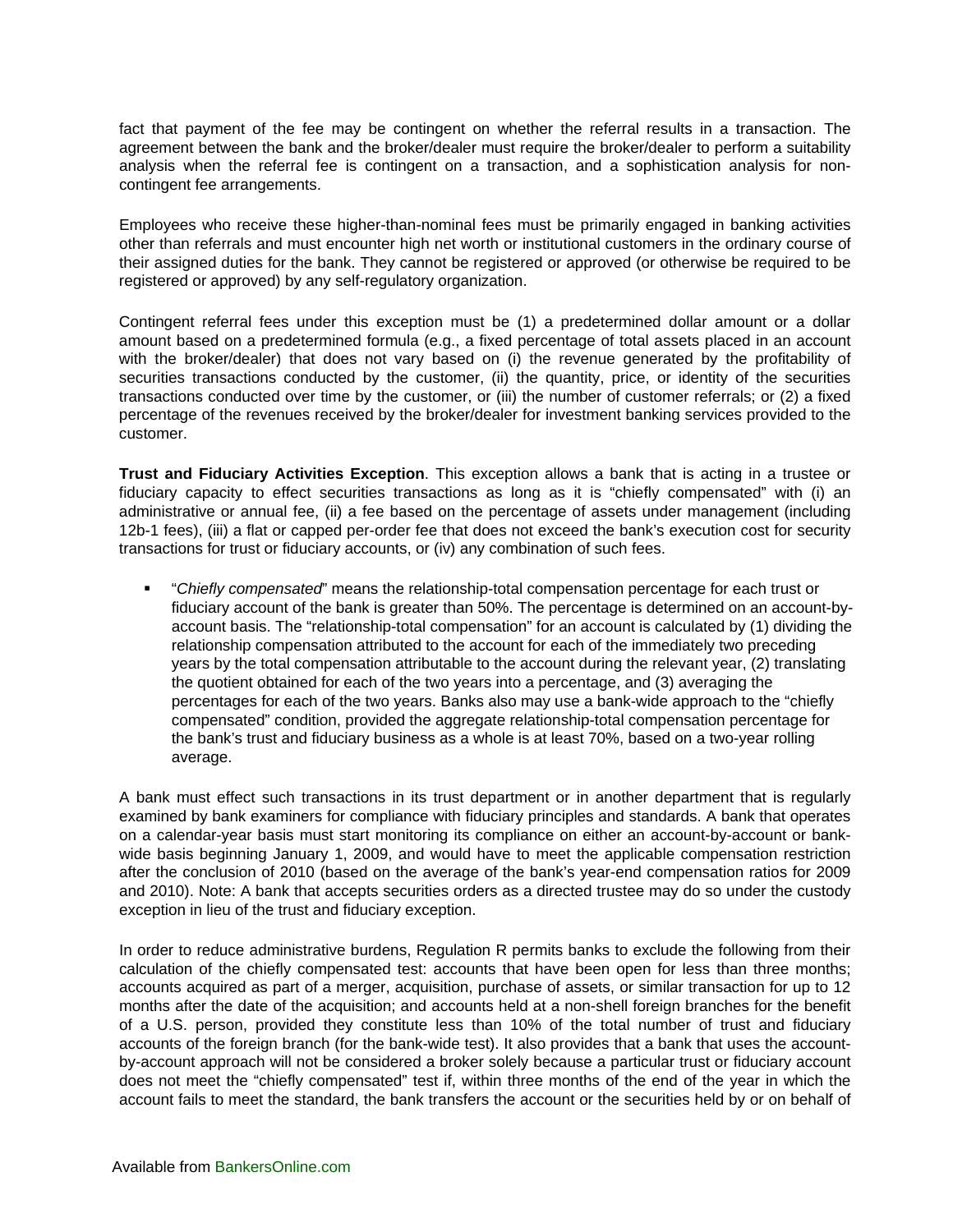the account to a registered broker-dealer or other unaffiliated entity that is not required to be registered as a broker-dealer. A bank using the account-by-account approach may exclude, for purposes of the chiefly compensated test, the lesser of (i) 1% of the total number of trust or fiduciary accounts held by the bank (with a minimum of 1 account) or (ii) 500 accounts. A bank can rely on this de minimis exclusion only if it did not rely on it during the immediately preceding year and conducted the transactions in the exercise of its trust or fiduciary responsibilities.

A bank operating under this exception may not advertise that it provides securities brokerage services for trust or fiduciary accounts except as part of advertising the bank's broader trust or fiduciary services. It also may not advertise the security brokerage services more prominently than the other aspects of the trust or fiduciary services provided to such accounts.

**Sweep Accounts and Transactions in Money Market Funds**. This exception allows a bank to sweep funds from a deposit account to a "no-load" open-end management investment company registered under the Investment Company Act that holds itself out as a money market fund.

 "*No-load*" means that the class or series is not subject to a sales load or a deferred sales load, and the total charges against net assets for sales or sales promotion expenses, for personal service, or for the maintenance of shareholder accounts does not exceed 0.25 of 1% of average net assets annually (the Regulation lists a number of charges that are not covered by this limitation).

Banks also are allowed, without registering as a broker, to effect transactions on behalf of a customer in securities issued by a money market fund, provided that:

(1) The bank provides the customer, directly or indirectly, with some other product or service, the provision of which would not, in and of itself, require the bank to register as a broker-dealer (e.g., an escrow, trust, fiduciary or custody account, a deposit account, a loan, or an extension of credit), and

(2) If the class or series of securities is not "no-load," the bank may not characterize or refer to it as noload, and the bank must provide the customer with a prospectus no later than at the time the customer authorizes the securities transactions.

**Safekeeping and Custody Exception**. Regulation R has separate rules for safekeeping and custody services, depending on whether the bank is undertaking transactions for (i) an employee benefit plan account, an IRA account, or a similar account for which it acts as a custodian, or (ii) any other account for which it is acting as a custodian.

 "*Account for which it acts as a custodian*" means: an employee benefit account or IRA or similar account for which the bank acts as a custodian; an account established by a written agreement between the bank and the customer that sets forth the terms that will govern the fees payable to, and rights and obligations of, the bank regarding the safekeeping or custody of securities; or an account for which the bank acts as a directed trustee.

IRA and Employee Benefit Plan Accounts. Regulation R permits a bank, under certain conditions, to accept orders for securities transactions from IRA, employee benefit plan, and similar accounts for which the bank acts as custodian. This includes pension plans, retirement plans, profit sharing plans, bonus plans, thrift savings plans, and incentive plans, among others.

(1) *Employee Compensation*. No bank employee may receive compensation from the bank or any other person that is based on (i) whether a securities transaction is executed for the account, or (ii) the quantity, price or identity of the securities purchased or sold by the account. This condition does not prohibit an employee from receiving compensation that is based on (a) whether a customer establishes a custodial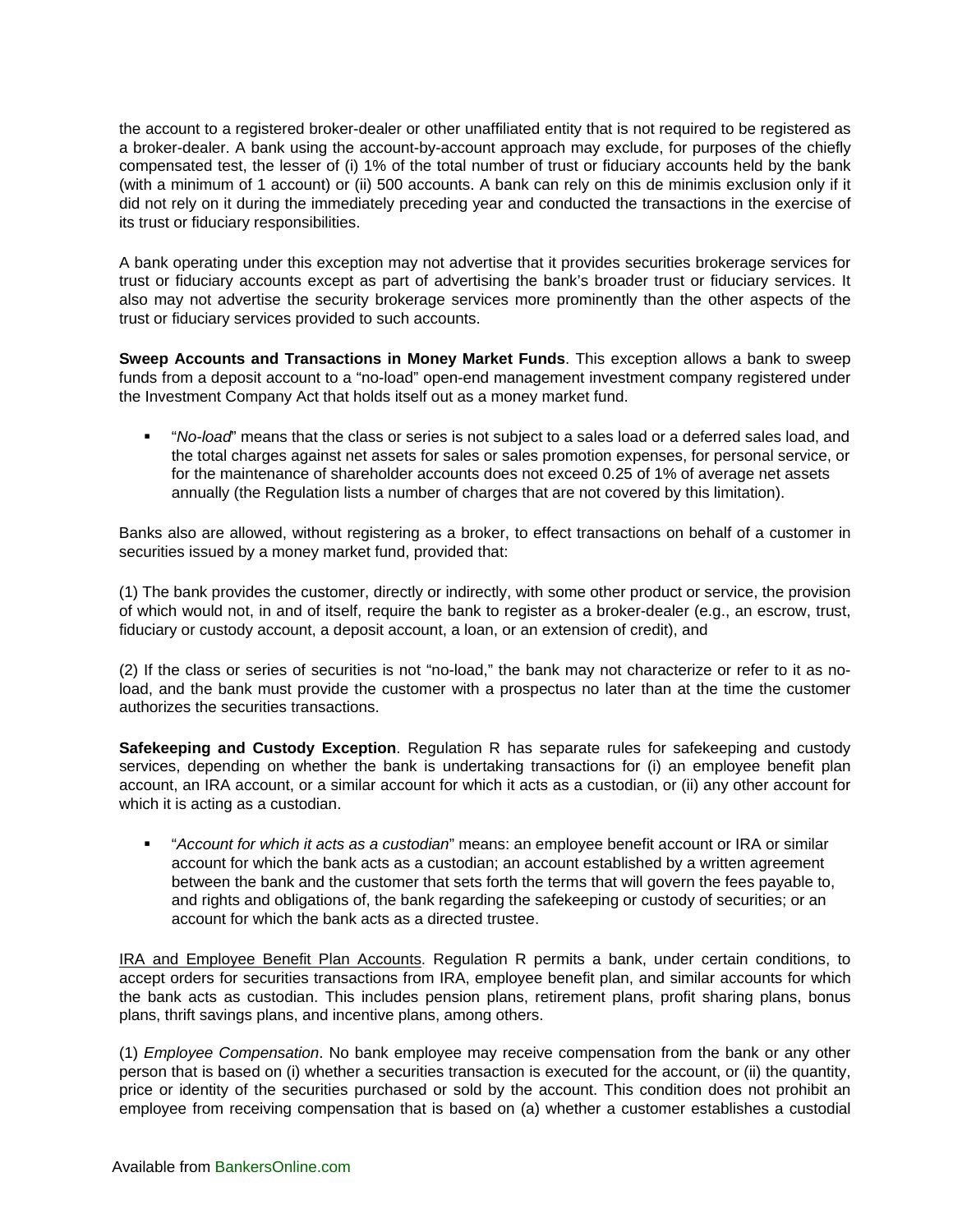account with the bank, (b) the total amount at account opening or at any other time, or (c) a bonus or similar plan that complies with Regulation R restrictions.

(2) *Advertising Restrictions*. A bank may not advertise that it accepts orders for securities transactions for which the bank acts as custodian, except in connection with its marketing of other custodial or safekeeping services. A bank may not advertise its services as a securities brokerage account service or as a substitute for a securities brokerage account. Sales literature used by a bank may not describe the services more prominently than other aspects of the custodial service.

(3) *Other Restrictions*. A bank may not act in a trustee or fiduciary capacity with respect to the account, other than as a directed trustee (i.e., a trustee that does not exercise investment discretion with respect to the account). A bank must: (i) direct the trade to a registered broker-dealer for execution, or (ii) the trade must be a cross trade or other substantially similar trade of a security that is made by the bank or between the bank and an affiliated fiduciary and is not in contravention of fiduciary principles established under applicable Federal or State law, or (iii) the trade must be conducted in some other manner permitted under the rules, regulations, or orders as the SEC may prescribe or issue. Finally, a bank may not act as a "carrying broker" for a broker-dealer other than with respect to government securities.

Other Accommodation Arrangements. A bank may accept orders for securities transactions on an accommodation basis from other types of custodial accounts, subject to the following conditions:

(1) *Accommodation*. Transactions may only be made as an accommodation to customers. The term "accommodation" is not defined, but will be addressed in later guidance. Presumably, it would not include trades solicited by a bank.

(2) *Employee Compensation*. A bank employee may not receive compensation from the bank or any other person that is based on (i) whether a securities transaction is executed for the account, or (ii) the quantity, price or identity of the securities purchased or sold by the account. This condition does not prohibit an employee from receiving compensation that is based on (a) whether a customer establishes a custodial account with the bank, (b) the total amount at account opening or at any other time, or (c) a bonus or similar plan that complies with Regulation R restrictions.

(3) *Bank Fees*. A bank may not charge or receive a fee for effecting securities transactions that is based on: (i) whether the bank accepted the order for the transaction, or (ii) the quantity or price of the securities to be bought or sold. A bank may charge or receive a fee that is based on the type of security purchased or sold (e.g., a foreign security).

(4) *Advertising Restrictions*. A bank may not advertise that it accepts orders for securities transactions for which the bank acts as custodian. A bank's sales literature: (i) may state that the bank accepts securities orders for such an account only as part of describing the other custodial or safekeeping services the bank provides to the account, and (ii) may not describe the securities order-taking services provided to such an account more prominently than the other aspects of the custody or safekeeping services provided by the bank to the account. The advertising restrictions on accommodation accounts are more restrictive than for IRA or employee benefit plan accounts.

(5) *Investment Advice and Recommendations*. A bank may not provide investment advice or research concerning securities, make recommendations concerning securities, or otherwise solicit securities transactions, except as described in the preceding "Advertising Restrictions" section. A bank may respond to inquiries, provided no research or investment advice is offered. Other exceptions exist in connection with registered investment companies.

(6) *Other Restrictions*. A bank may not act in a trustee or fiduciary capacity with respect to the account, other than as a directed trustee (i.e., a trustee that does not exercise investment discretion with respect to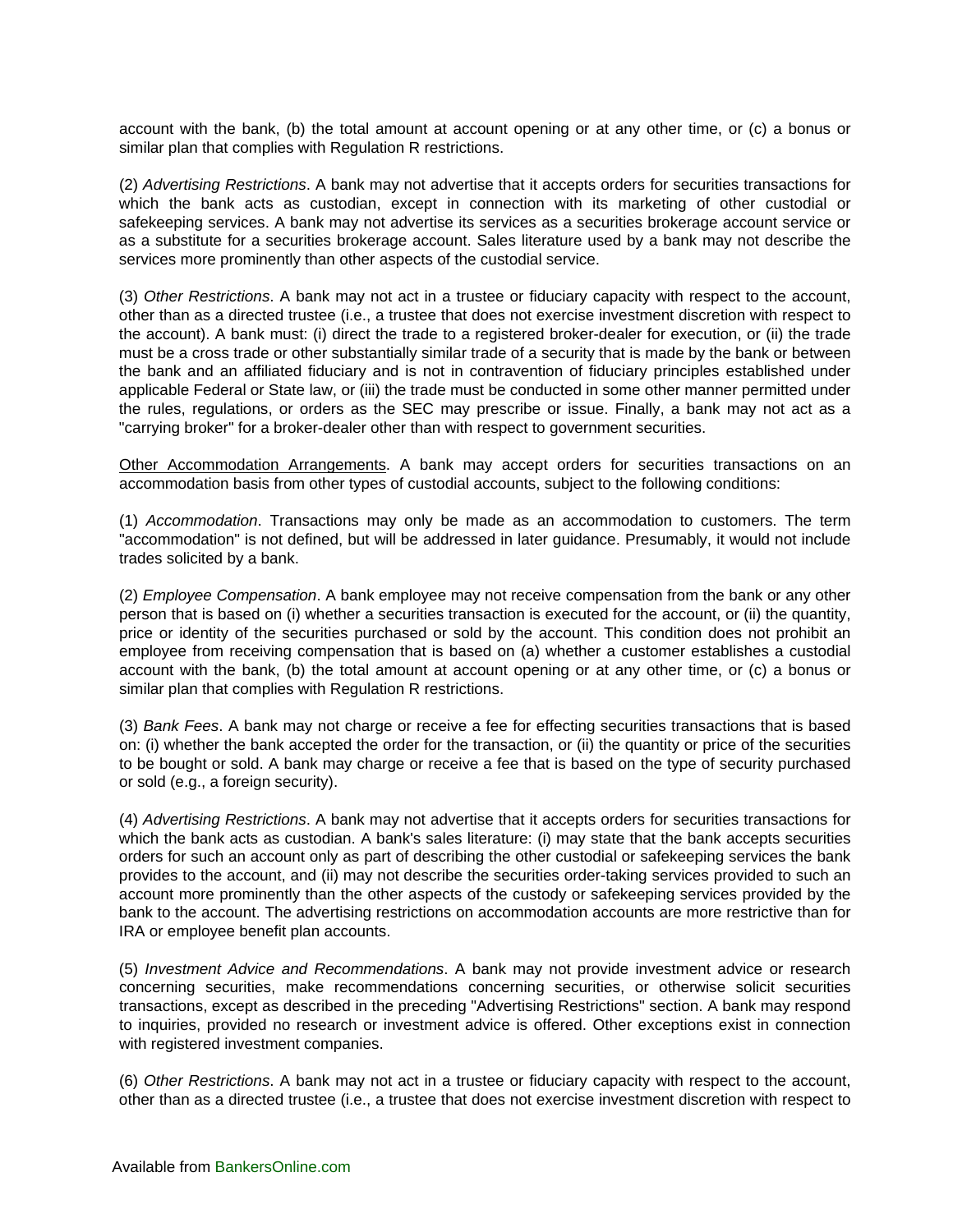the account). A bank must: (i) direct the trade to a registered broker-dealer for execution, or (ii) the trade must be a cross trade or other substantially similar trade of a security that is made by the bank or between the bank and an affiliated fiduciary and is not in contravention of fiduciary principles established under applicable Federal or State law, or (iii) the trade must be conducted in some other manner permitted under the rules, regulations, or orders as the SEC may prescribe or issue. Finally, a bank may not act as a "carrying broker" for a broker-dealer other than with respect to government securities.

**Other Exemptions**. Regulation R incorporates a number of other exemptions:

- *Transactions with Non-U.S. Persons*. Banks may: (i) effect the sale of an eligible security to a purchaser who is not in the United States; (ii) effect, by or on behalf of a person who is not a U.S. person, a resale of an eligible security after its initial sale with a reasonable belief that the eligible security was initially sold outside the U.S. in compliance with Rule 903 to a purchaser who is not in the U.S. or a registered broker or dealer; and (iii) effect, by or on behalf of a registered broker or dealer, a resale of an eligible security after its initial sale with a reasonable belief that the security was initially sold outside the U.S. in compliance with Rule 903 to a purchaser who is not in the U.S., provided the resale is made prior to the expiration of any applicable distribution compliance period and in compliance with Rule 904. An "eligible security" is any security that: (i) is not being sold from the inventory of the bank or its affiliate; and (ii) is not being underwritten by the bank or an affiliate on a firm-commitment basis, unless the bank acquired the security from an unaffiliated distributor that did not purchase the security from the bank or its affiliate.
- *Non-Custodial Securities Lending*. A bank is exempt from the definition of "broker" to the extent that, as an agent, it engages in or effects securities lending transactions, and any securities lending services in connection with such transactions, with or on behalf of a person the bank reasonably believes to be: (i) a qualified investor; or (ii) any employee benefit plan that owns and invests on a discretionary basis, not less than \$25 million in investments. A securities lending transaction is any transaction in which the owner of a security lends the security temporarily to another party pursuant to an agreement under which the lender retains the economic interests of an owner of such securities, and has the right to terminate the transaction and to recall the loaned securities on terms agreed to by the parties. This exemption allows a bank to engage in securities lending transactions as agent in circumstances where the bank does not have custody of the securities or has custody of the securities for less than the entire period of the transaction.
- *Transactions in Certain Investment Company Securities and Variable Insurance Products*. Banks may effect transactions in open-end mutual funds, variable annuities and variable life insurance policies that are funded by a separate account that is registered under the Investment Company Act through the National Securities Clearing Corporation or the fund's transfer agent, rather than through a broker-dealer. To take advantage of the exemption: (i) the security must not be traded on a national securities exchange or traded through the facilities of a national securities association or an interdealer quotation system; (ii) the security must be distributed by a registered broker-dealer, or the sales charge must be no more than the amount permissible for a security sold by a registered broker-dealer pursuant to any applicable rules of a registered securities association; and (iii) the transaction must be effected through the NSCC, or directly with a transfer agent or with an insurance company or separate account that is excluded from the definition of "transfer agent" in the Exchange Act.
- *Transactions In A Company's Securities for Its Employee Benefit Plans*. A bank may effect a transaction in the securities of a company directly with a transfer agent acting for the company if: (i) no commission is charged; (ii) the transaction is conducted by the bank solely for the benefit of an employee benefit plan account; (iii) the security is obtained directly from the company or an employee benefit plan of the company, and (iv) the security is transferred only to the company or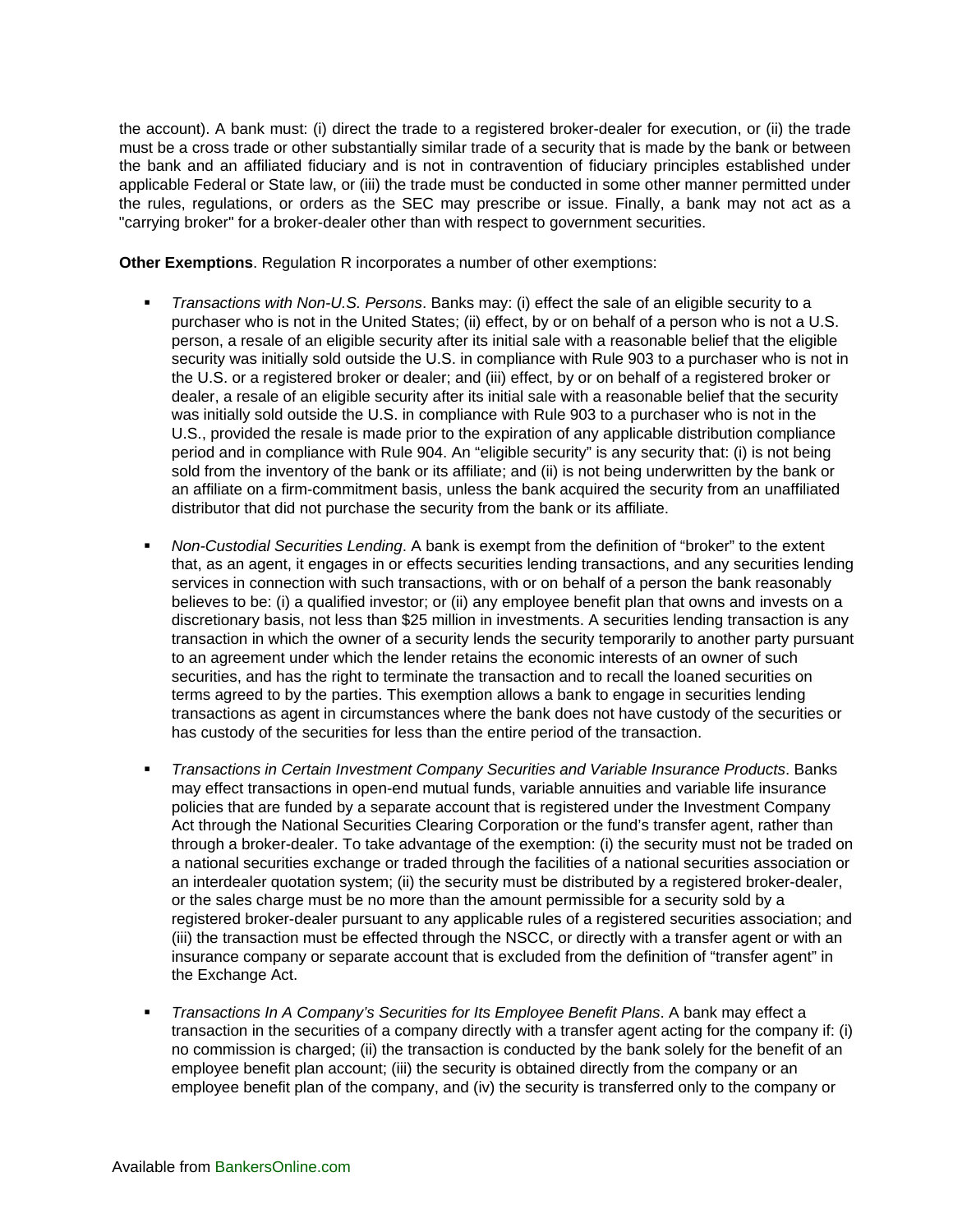an employee benefit plan of the company.

- *Other, Self-Implementing Exemptions*. Section 3(a)(4)(B) of the Exchange Act as amended by the GLBA provides conditional exceptions from the definition of "broker" for banks that engage in certain securities activities in connection with the following:
	- *Permissible Securities Transactions* -- commercial paper, bankers' acceptances, commercial bills, exempted securities, certain Canadian government obligations, and Brady bonds
	- *Certain Stock Purchase Plans* -- This exception permits banks, as part of their transfer agency activities, to effect transactions for certain issuer plans
	- *Affiliate Transactions* -- This exception permits banks to effect transactions for affiliates, other than broker-dealers
	- *Private Securities Offerings* -- This exception permits certain banks to effect transactions in certain privately placed securities, under certain conditions
	- *Identified Banking Products* -- This exception permits banks to buy and sell certain "identified banking products," as defined in Section 206 of the GLBA (e.g., deposits)
	- *Municipal Securities*
	- *a de minimis number of other securities transactions* -- This exception permits banks to effect up to 500 transactions in securities in any calendar year in addition to transactions referred to in the other exceptions.

Regulation R is designed to accommodate the business practices of banks and protect investors. If more than one broker exception or exemption is available to a bank under the statute or rules for a securities transaction, the bank may choose the exception or exemption on which it relies to effect the transaction without registering as a broker-dealer. For example, if a bank effects a transaction in a security sold in an offshore transaction for a custody account that is permissible under either the Regulation S exemption in Rule 771 or the custody exemption in Rule 760, the bank may choose which exemption to rely on and comply with in effecting the transaction. Similarly, if a bank effects no more than 500 securities transactions as agent for its customers in a calendar year, the bank may rely on the de minimis exception in the Exchange Act in lieu of any other available exception or exemption for such transactions. The bank, of course, must comply with all of the requirements contained in the exception or exemption on which it relies.

**Effective Date**. Banks do not have to come into compliance with Regulation R until the first day after their fiscal year beginning after September 30, 2008 (i.e., January 2, 2009 for most banks). No contract will be void or voidable because a bank that is a party to the contract violated the Act or Regulation R based solely on its status as a broker when the contract was created: (i) for contracts entered into before March 31, 2009; or (ii) if, at the time the contract was entered, the bank acted in good faith, had reasonable compliance policies and procedures in place, and its violation did not result in any significant harm, financial loss or cost to the person seeking to void the contract.

Banks that conduct activities governed by new Regulation R should consult their bank regulatory counsel and their regulators to ensure compliance with the Regulation. Banks that contemplate expanding into securities activities with new products and services need to anticipate the administrative burden and cost